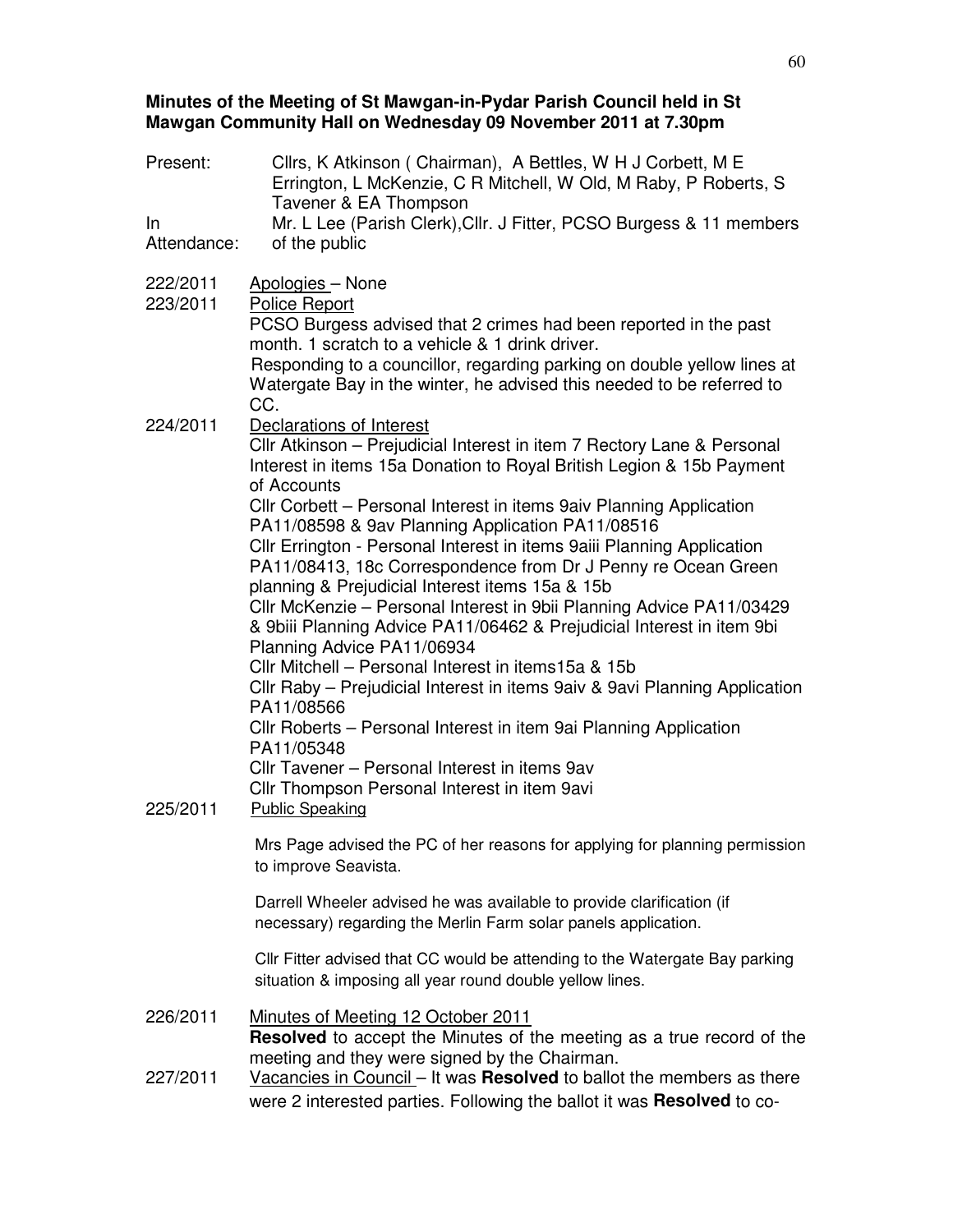opt Beryl Cawley as the new Parish Councillor. She signed the Declaration of Acceptance of Office & took her place on the council. The clerk will arrange for her to receive induction information.

228/2011 Rectory Lane -Modification Order -The Chairman left the meeting for the duration of this item. Cllr Thompson took the Chair. The Clerk advised that the PC were in touch with CC regarding the current status of the Lane. CC is considering an interim measure pending a full decision on the Order.

The Chairman returned & retook the Chair

229/2011 Clerks Report - The report had been circulated prior to the meeting.

Cllr Corbett requested that the Amenities WG look at the surface under the roundabout. He also advised that Kevin Snell would shortly repair the 2 gates at the playing field. The Clerk confirmed he was liaising with the Land Registry regarding beach ownership.

#### 230/2011 Planning

- a. New Applications it was **Resolved** to make the following responses to Cornwall Council –
	- i. PA11/05348 Little Trevenna, Trevenna Cross, St Mawgan, Mr R **Gillett**

Change of use from light commercial office block containing two offices to residential 1 bedroom single storey dwelling. (Amended Plans) **Resolved to object-** At 2 previous applications & an appeal the inspectors agreed that this was not a suitable site for residential development. Nothing has changed since then. It should be noted that the site is approximately 0.2 acres

- ii. PA11/08434 Horizon Cottage, Trenance, Newquay, Mr J Strachan Balcony to rear of cottage **Resolved – No Objection**
- iii. PA11/08413 Seavista, Mawgan Porth, Newquay, Mr & Mrs Page Replacement of roof providing owner's accommodation including general improvements **Resolved – No Objection** Cllr Raby left the meeting.
- iv. PA11/08598 Lanherne Barton St Mawgan Newquay Cornwall TR8 4ER, Mr Reginald Hawkey Removal of one Ash Tree and one Sycamore Tree **Resolved – No Objection**
- v. PA11/08516 Merlin Farm, Mawgan Porth, Mr D Wheeler Installation of elevated solar PV arrays, electrical kiosk, fence & buried cable. **Resolved – No Objection**
- vi. PA11/08566 Higher Lanvean Farm, St Mawgan, Newquay, Mr D Barker –Installation of 30 solar photovoltaic panels on an existing shed roof. **Resolved – No Objection** Cllr Raby returned to the meeting.
- b. Advices and decisions from Cornwall Council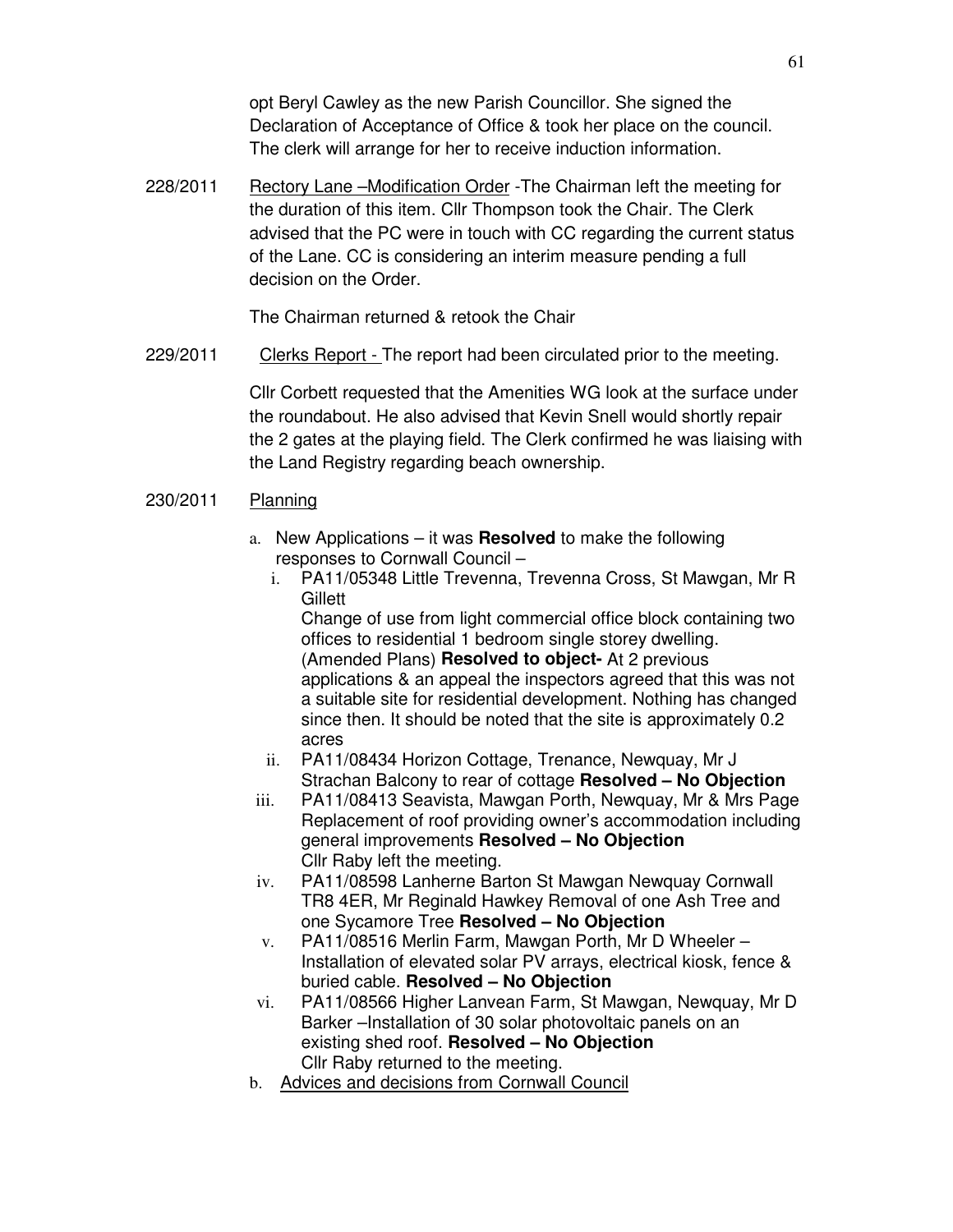- i. PA11/06934 Proposed sunroom extension. Mr & Mrs McKenzie Tregarrick Ox Lane St Mawgan Newquay Cornwall TR8 4EU – **Conditional Planning Permission Approved**
- ii. PA11/03429 Merlin Golf & Country Club, St Eval Rd, Mawgan Porth Siting of single 50KW, 3 blade Wind turbine, Hub height 25m, Rotor diameter 19.2m, Blade Tip Height 34.6m – **Conditional Planning Permission Approved**
- iii. PA11/06462 Demolition of builder's office and store. Mr G Talling -

Lanvale House Windsor Lane St Mawgan Newquay Cornwall TR8 4EU – **Conditional Planning Permission Approved**

c. Enforcement Issues Cllr Corbett advised that caravans remained in place at both

Trevarrian Holiday Park & Watergate Bay Touring Park in seeming contravention of site licences or planning conditions. The Clerk will request Environmental Health investigate both sites.

- d. Affordable Housing Clerk to chase Dean Mutton for new meeting date.
- e. S106 Outstanding Monies The Clerk will chase Michelle Glover CC for more information regarding the Moonrakers & White Lodge S106 money. It was requested that the need for a new play area in Mawgan Porth be placed on the agenda for the Annual Parish Meeting.
- f. Denzell Downs Windfarm Planning Permission- Standing Orders were suspended in order for Cllr Fitter to speak. Cllr Fitter advised that he had received written confirmation that Colan & St Mawgan-in-Pydar would receive £333,333.33 to be shared between them & to be paid in annual instalments over 25 years. The Clerk will write to CC to obtain a draft s106 agreement. Cllr. Fitter confirmed that this money would be treated as a Community Fund to be overseen by the 2 wards & would therefore not be treated as income which would affect the Precept. The meeting set for 22 November to discuss the actual Planning Permission has been deemed superfluous & has now been cancelled. The Clerk will advise St Columb Major Town Council. Cllr Fitter was thanked for his assistance in resolving this issue. Standing Orders were resumed.
- 231/2011 The Newquay & St Columb Community Network Forum

Cllr Thompson reported that Newquay Town Council had been awarded a grant from the Seaside Town programme in the sum of £106,523 towards its harbour regeneration project.

- 232/2011 Amenity Area Working Group
	- a. Working Group Report Circulated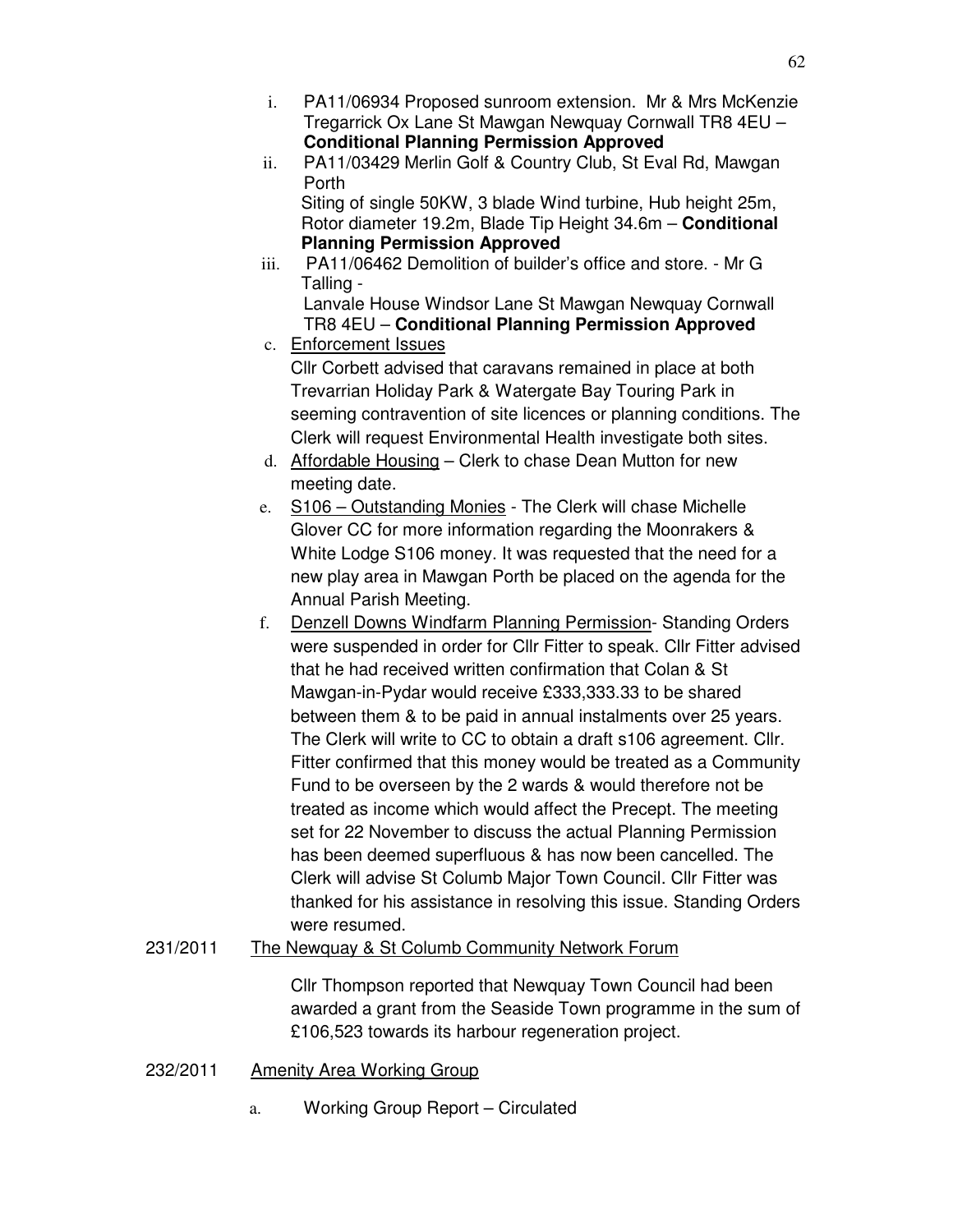- b. ROSPA Inspection report **Resolved** to accept the quote from Taylordesign & Play in the sum of £105.00 plus VAT to replace the cradle for toddler swings. Cllr Roberts advised that there was insufficient clearance between the base of the roundabout & the ground. The roundabout needs to be decommissioned pending its repair. Cllr Old will ask Taylormade to attend to this as a matter of urgency. He will also request they replace the cradle swing.
- c. Cllr Corbett will arrange for a quote for the new shed when the costs for putting the ride-on mower on the road have been established.
- d. Renewal of Maintenance Contract This item was discussed in confidential session. It was Resolved to accept Tim Michell's verbal quote for the following 3 years subject to a written quote being received.
- e. Xmas Tree The PC will not need to purchase a tree as an alternative is being arranged in St Mawgan

## 233/2011 Beach & Environment Working Group

- a. Working Group Report None received
- b. Business contributions towards beach cleaning The Clerk advised that £2633 had now been received & the remaining contributors had been written to.
- c. Winter cleaning To advise Mr Farmer carried out a one off clean at half-term & will do the same at Xmas.
- d. Dog bin emptying during winter. The problems regarding emptying of dog bins at the beach have been referred to Serco Ltd. Cllr Thompson will keep an eye on the condition of the bins.

### 234/2011 Transport & Rights of Way Working Group

- a. Working Group Report –Circulated- Several footpath signposts are missing. The Clerk will report these to CC.
- b. St Eval Road Junction This junction remains a safety problem despite the recent improvements. The Clerk will request CC carry out a further review & reconsider the need for a 'Dangerous Junction' sign.
- c. Sycamore Trees on the bank at Lanvean between Lobb's Cottage & Hylton. Cllr Old & Mr Gardner will investigate the problem & report back to council.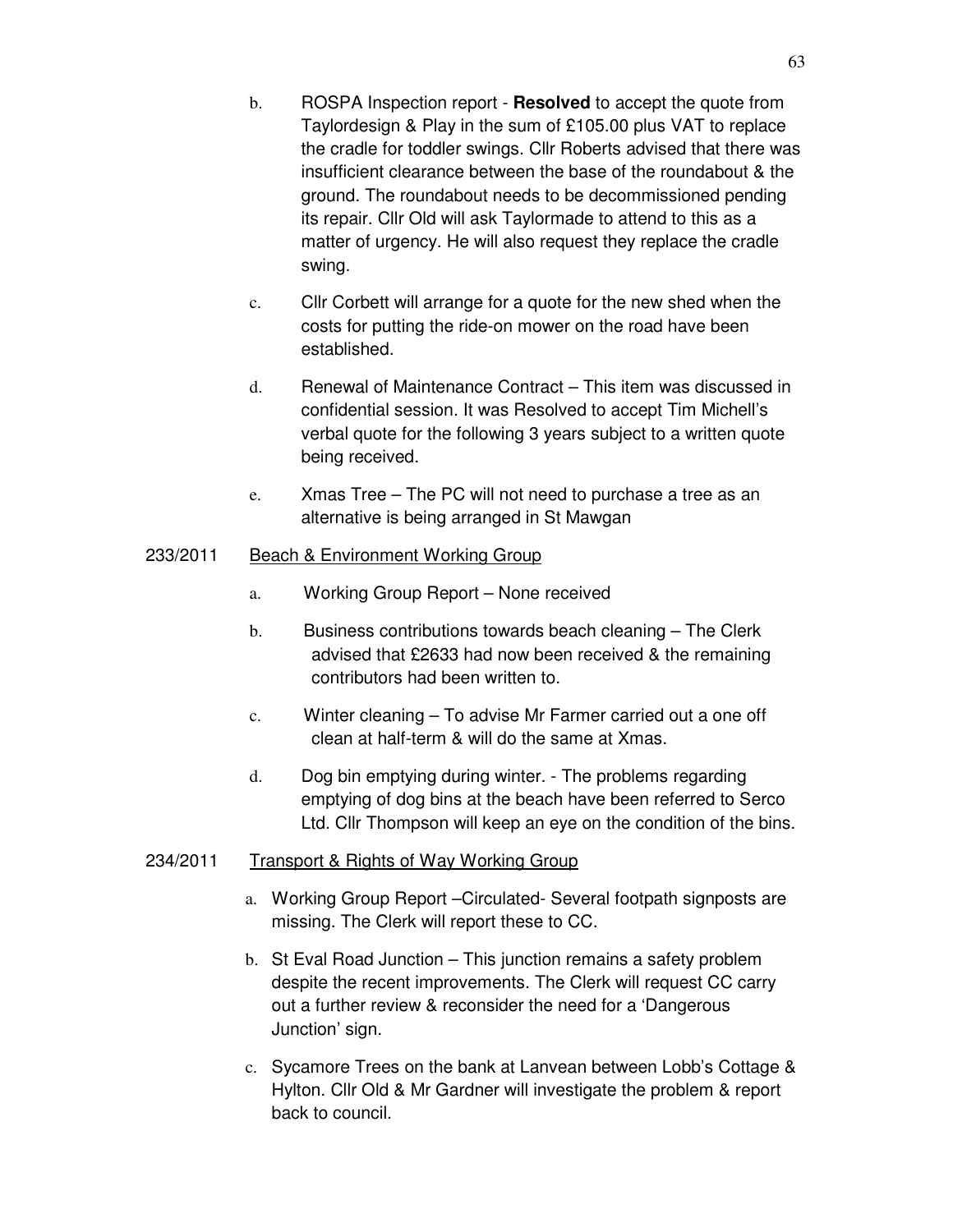- d. Footpath 39 An update from Hamish Gordon (CC) advising of the work being carried out by The Marver had been circulated.
- 235/2011 Other Reports to receive reports from meetings Cllr Thompson advised that CC had awarded the contract for waste & recycling collections & beach & street cleaning service to Cory for 8 years with effect from 01 April 2012.

### 236/2011 Accounts

Cllr Errington left the meeting

- a. Resolved to donate £50.00 to Royal British Legion to include cost of Remembrance Day wreath.
- b. To approve payment of accounts

| It was Resolved to pay the following accounts totalling |                                      |         |  |
|---------------------------------------------------------|--------------------------------------|---------|--|
| T Michell                                               | Maintenance Contract October         | £958.37 |  |
| L Lee                                                   | Salary & expenses October            | £600.00 |  |
| M Farmer                                                | <b>Beach Contract half-term</b>      | £ 25.00 |  |
|                                                         | Audit Commission External Audit 2011 | £342.00 |  |
| Royal British Legion Remembrance Wreath & Donation      | £50.00                               |         |  |

Total £1975.37

Cllr Errington returned.

- c. Half-year Accounts These had been circulated prior to the meeting. There were no questions.
- 237/2011 Precept Papers had been circulated prior to the meeting. Members discussed the setting of the precept for 2012/13.which the Clerk suggested remains at £28,000. A decision will be made at the December PC meeting. The Clerk will ask CC for more information regarding the financing of the Public Conveniences at St Mawgan & Mawgan Porth.
- 238/2011 Correspondence for information all circulated
	- a. CALC The Week 45 & 46 circulated
	- b. Newquay Neighbourhood Watch Autumn Newsletter
	- c. CC- Local Planning Forum meeting notes 03 October
	- d. CC- Cornwall Budget Conversations –meeting 14 November
	- e. SITA Event invitation Friday 18 November
	- f. CC- Localism Newsletter October
- 239/2011 Correspondence for Decision